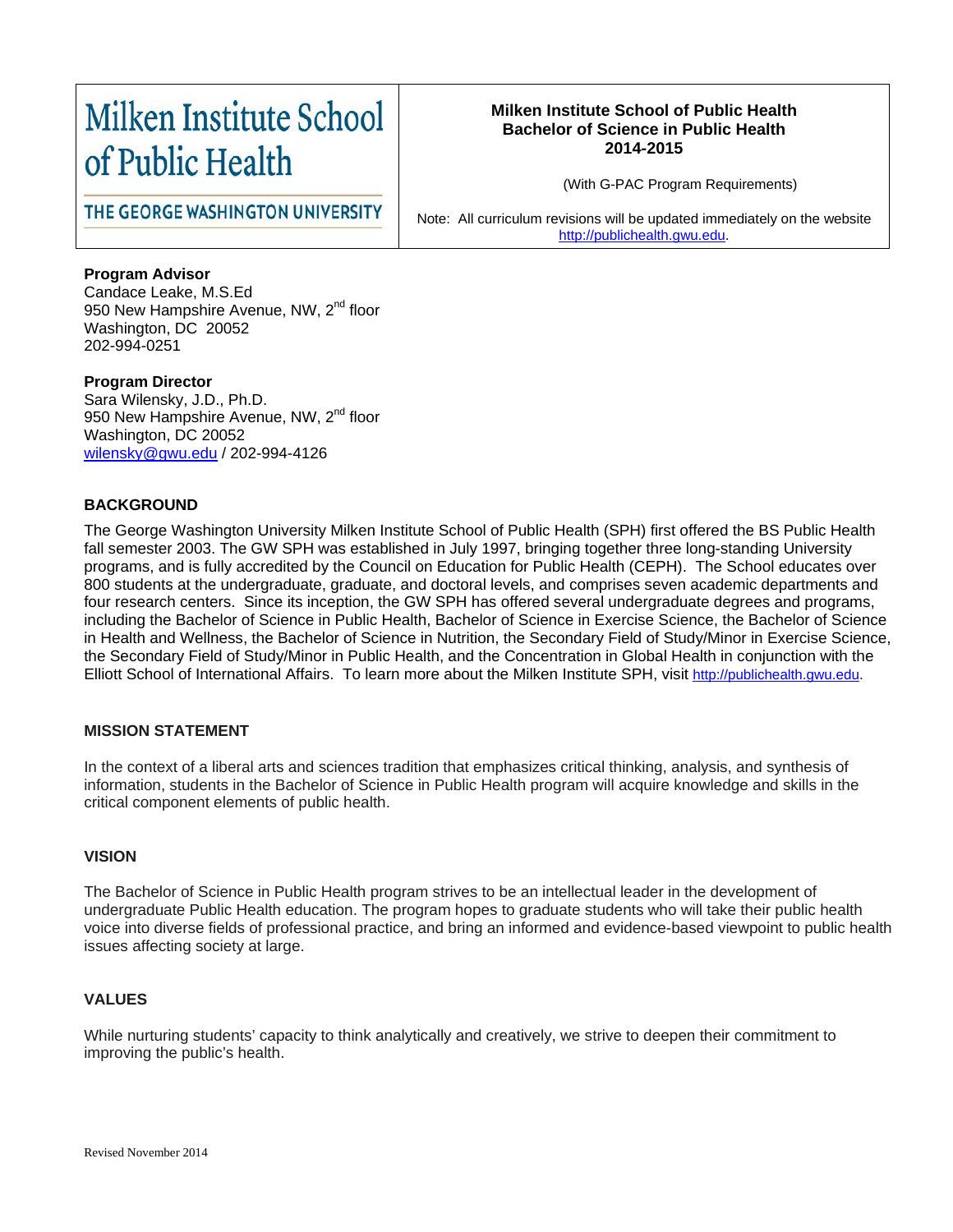## **LEARNING OBJECTIVES in the LIBERAL ARTS TRADITION**

The BS in Public Health, founded in the liberal arts tradition often associated with small, private colleges, is a respected and proven model for teaching students to assume responsibility for their own life-long learning. Liberal arts education has its foundation in both the arts (trivium, based on three disciplines: language, logic, and rhetoric) and the sciences (quadrivium, based on four disciplines of natural phenomena: arithmetic, geometry, astronomy, and music) as studied in medieval universities. While contemporary arts and sciences programs have expanded beyond the imagination and expectations of the medieval founders, it is within the context of this liberal arts tradition that the BS in Public Health strives to prepare students for progressive independence, maturity, knowledge of the world, understanding of diverse inhabitants, and respect for their differing points of view. Because this degree is intended to convey technical detail and analytic skills, but with a liberal arts philosophical base, it also has the educational objectives of nurturing critical thinking, analysis, and synthesis of information, and recognizing the historical and societal associations of current trends in public health and health care delivery.

## **CORE COURSE COMPETENCIES**

The following competencies are designed to be achieved by all public health majors through the indicated courses: Upon completion of the Bachelor of Science in Public Health, students will be able to:

- 1. Assess the impact of historical, cultural, political, environmental, behavioral, and socio-economic factors on population/community health and health status (courses: 1101, 1102, 2111, 2112, 3132, 3133, 3135).
- 2. Describe the organization, financing, and delivery of health services and public health systems (courses: 1101, 3130, 3133, 3135, 4140).
- 3. Describe the underlying scientific principles relating to public health and health care issues and discuss how these principles inform interventions to improve individual and population health (courses: 1101, 2112, 2110, 2111, 3131, 3132, 3133,4140).
- 4. Critically review multiple types of research, develop an understanding of data and research, and develop and evaluate public health interventions based on available evidence (courses: 2111, 3131, 3133, 4140).
- 5. Evaluate policy, behavioral, environmental, and systems options for addressing current public health and health care concerns (courses: 2112, 3130, 3132, 3133, 3135,4140).
- 6. Prepare written and oral communication to convey public health concepts and analysis clearly and persuasively (all courses).
- 7. Use an interdisciplinary approach to develop and evaluate public-health research interventions based on current evidence (courses: 4140).

#### **CAREERS**

The BS in Public Health strives to increase awareness and understanding of public health principles among students who are preparing for professional careers in fields such as:

- Allied Health
- **Business**
- Health Education
- Health Services Administration
- Law
- Medicine (or another of the health professions)
- Public Health (both those who plan to pursue graduate degrees in public health or students who intend to pursue entry-level jobs in specific sectors of public health, health services, or public policy for which bachelor's level education is appropriate).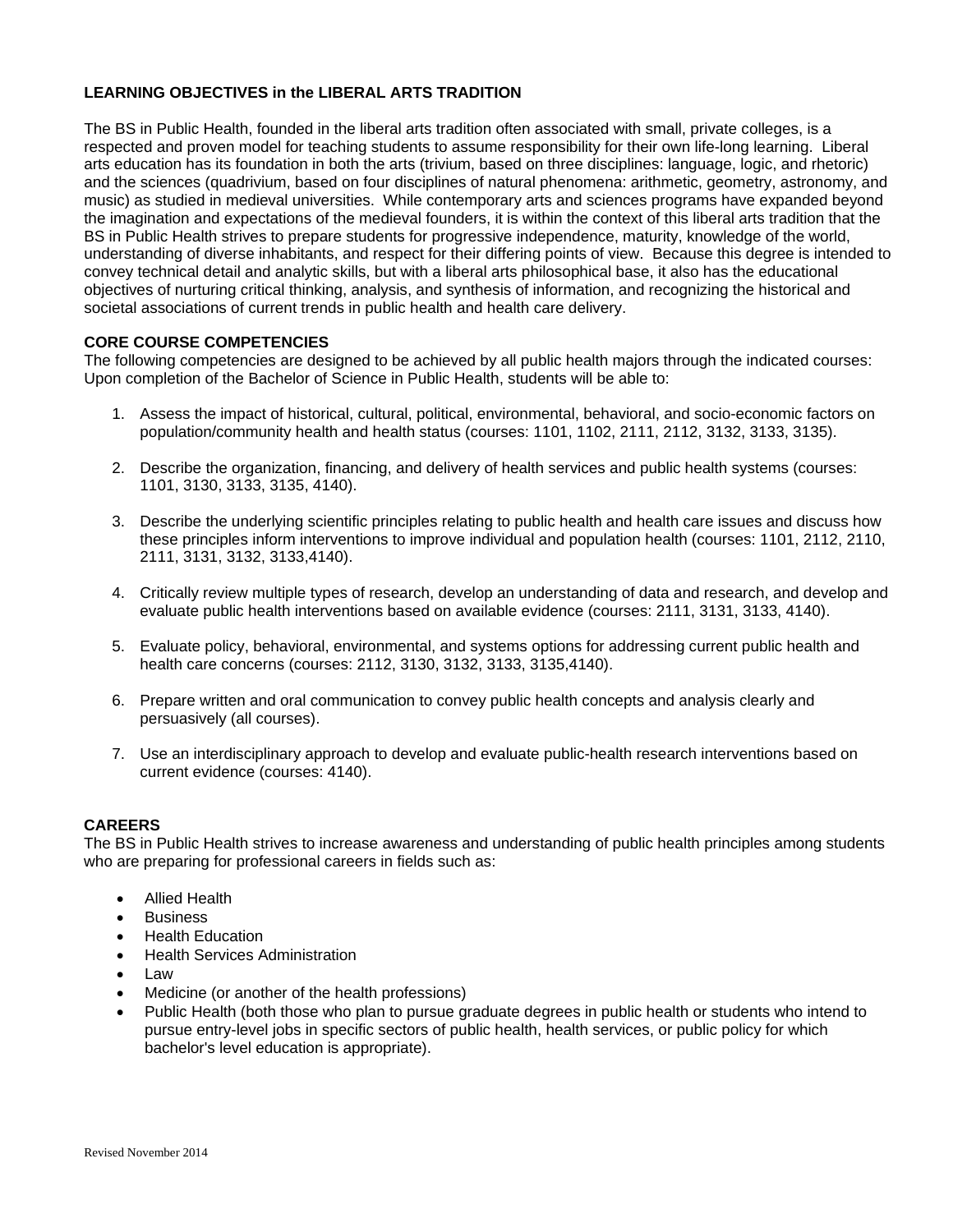## **ADMISSIONS**

Students apply to the BS in Public Health during the spring semester of their sophomore year. **Students must have a GPA of at least 3.0 to be considered for admission to the program.** Students accepted into the program matriculate in the fall semester of their junior year, upon completion of 60 credits. Transfer students must be admitted and matriculating at GW before they will be considered for admission to the BS in Public Health program. It is recommended that students receive guidance about the program before submitting an application. Students may receive guidance from either Program Advisor Candace Leake [\(cleake@email.gwu.edu\)](mailto:cleake@email.gwu.edu) or Admissions Counselor Julia Watts [\(jlwatts@gwu.edu\)](mailto:jlwatts@gwu.edu). Please email either individual to schedule an appointment to discuss the program.

The application should be **in the form of a PDF** and include the following materials:

- 1. A completed *Transfer Application from Within GW Form* [http://publichealth.gwu.edu/pdf/gwsph\\_transfer\\_within\\_application.pdf](http://publichealth.gwu.edu/pdf/gwsph_transfer_within_application.pdf)
- 2. 250 word responses (each) to the following questions:
	- 1. What public health issues concerns you most and why?
	- 2. What role will the public health major play in your goals to become a lifelong learner?
- 3. Your resume
- 4. Your transcript (you may include either an official or unofficial transcript, as long as GPA is included)

Students must submit their application via email to [GWSPHadmit@gwu.edu.](mailto:GWSPHadmit@gwu.edu) The subject heading of the email should be BSPH (year you are applying) Application (ex: BSPH 2015 Application)

The application deadline is March 1st (if on a holiday or weekend, submissions are accepted the next business day). **Incomplete or late applications will not be considered.**

Admission to the program is made on a selective and space available basis. The admissions committee considers applications holistically, considering applicant's academic strengths, commitment to public health, leadership qualities, and other attributes.

No student is considered to have declared a public health major until this process is completed and the student has received and returned, signed the letter of acceptance from the GWSPH Office of Recruitment and Admissions. Thereafter students receive guidance from the Program Advisor. Students are strongly encouraged to receive academic guidance from the Program Advisor in order to register for all subsequent semesters.

Students follow the prescribed curriculum effective in the year that he/she matriculates into the BS in Public Health program.

#### **ACADEMIC DEGREE REQUIREMENTS FOR GRADUATION\***

There are three categories of Degree Requirements: General Curriculum Requirements (G-PAC), Public Health Core Courses, and Public Health Electives. Students take other electives to total the 120 credits required to graduate.

#### **A. G-PAC REQUIREMENTS** (28-34 credit hours)

Students are required to complete a minimum of 24 credit hours of analytical course work distributed across a range of disciplines in the following manner. Courses taken to fulfill G-PAC components can also be counted toward a major or a minor.

#### **Perspective**

Courses that meet learning objectives for the category of Perspective can double count with courses taken toward the Analysis requirement.

- Global or Cross-Cultural
- Local or Civic Engagement

#### **Analysis**

• Mathematics or Statistics- 3 credit hours in an approved mathematics or statistics course to achieve learning goals for quantitative reasoning. Public Health students recommended to take STAT 1127.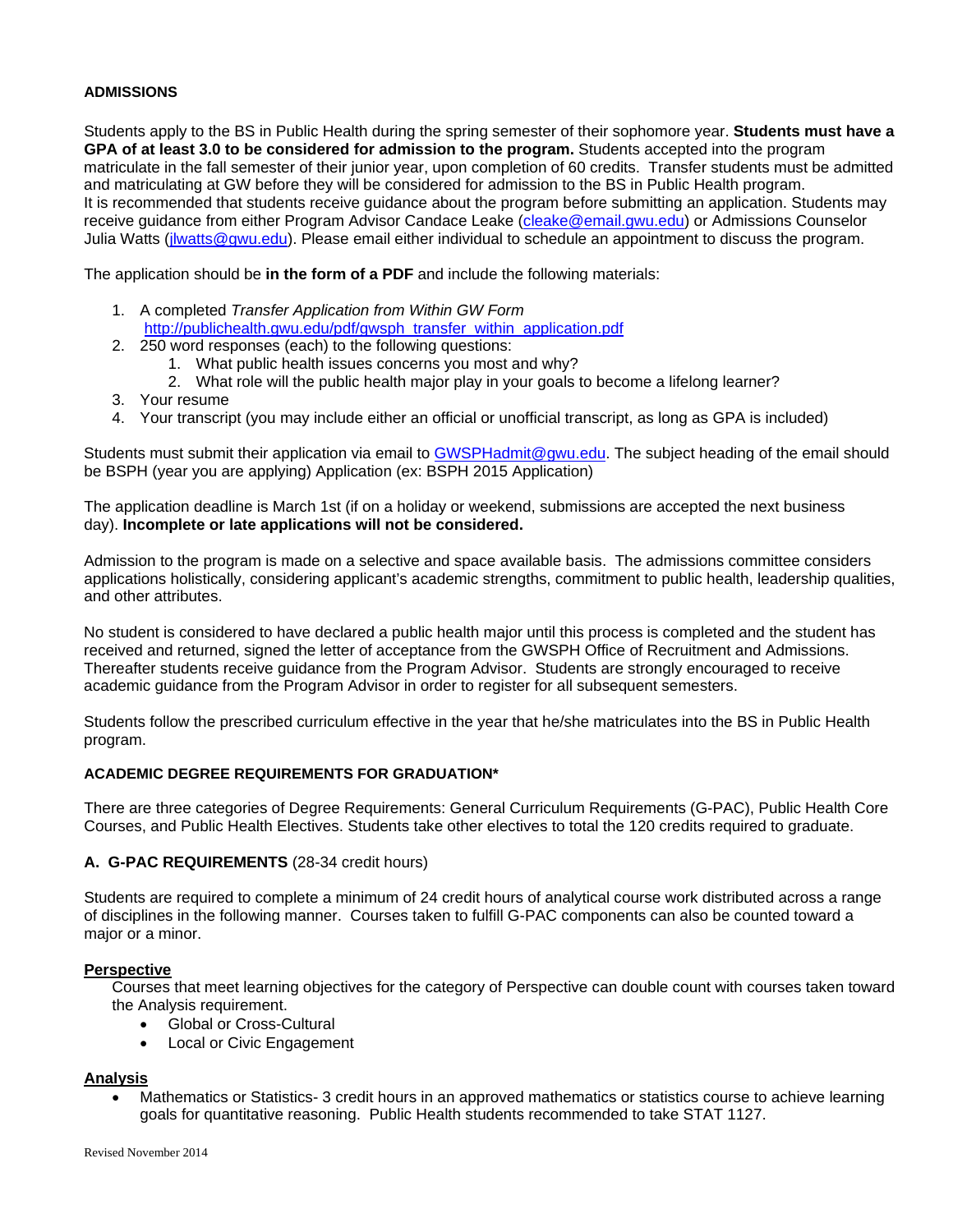- Natural/Physical Sciences with lab- 6 credit hours in approved natural and physical sciences courses (must include a lab component) to achieve learning goals for scientific reasoning.
- Social Sciences- 6 credit hours in approved social sciences courses to achieve learning goals in quantitative, scientific, critical or creative thinking.
- Humanities- 6 credit hours in approved humanities courses to achieve learning goals in either critical or creative thinking
- Arts- 3 credit hours in an approved arts course (visual, performing, critical, or historical practices) to achieve learning goals in either critical or creative thinking.

#### **Communication**

Students are required to demonstrate both written and oral communication skills. Courses taken to meet this learning objective can be double counted with courses taken toward Analysis and/or Perspective requirements.

- Written Communications- Students must take UW 1020 in their freshman year plus two (2) Writing in the Discipline (WID) courses. Students must successfully complete UW 1020 before taking WID courses in order to receive credit for the Written Communication requirement. One WID course can double count with courses taken to count toward Analysis or Perspective requirement.
- Oral Communications- Of the G-PAC analysis/perspective courses, or selected from a course required from the student's major students must take one approved course that includes a component of oral communication.

Transfer credit and credit by examination (AP, IB, etc.) cannot be used to fulfill any part of the G-PAC requirements. Students should consult with Advisors with specific questions.

# **Milken Institute SPH follows the GW Columbian College of Arts and Sciences G-PAC Requirements\* with the following specifications**:

- Students must take either BISC 1005, BISC 1111 or equivalent (with approval from the PubH 2110 instructor) as a pre-requisite to taking Public Health Biology (PubH 2110)
- Students must take one semester of statistics (STAT 1127 is preferred) as a pre-requisite for Epidemiology (PubH 3131).

f

• Students must take Econ 1011 or equivalent (with approval from the PubH 3130 instructor) as a pre-requisite to taking Health Services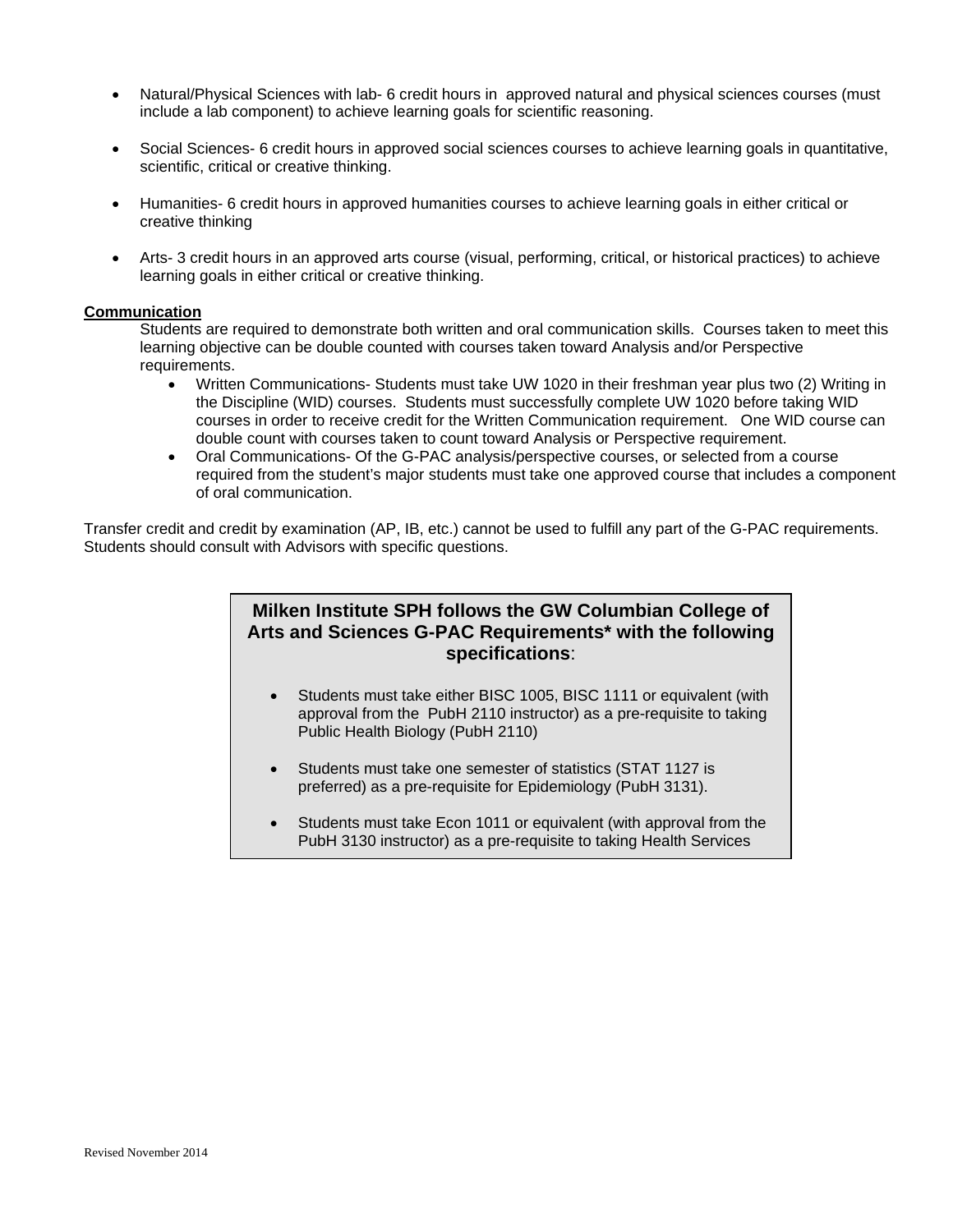# **B. PUBLIC HEALTH CORE COURSES (33 credits, 11 courses)**

The public health major curriculum constitutes 42 credits: 33 core credit credits and 9 elective credit credits offered through the Milken Institute SPH.

| <b>Public Health</b>    |                |                                                     |  |  |
|-------------------------|----------------|-----------------------------------------------------|--|--|
| <b>Core Courses</b>     |                |                                                     |  |  |
| <b>Required Courses</b> | <b>Credits</b> | <b>Title</b>                                        |  |  |
| PubH 1101               | 3              | Introduction to Public Health and Health Services   |  |  |
| PubH 1102               | 3              | History of Public Health                            |  |  |
| PubH 2110               | 3              | <b>Public Health Biology</b>                        |  |  |
| PubH 2111               | 3              | Introduction to Preventive Medicine                 |  |  |
| <b>PubH 2112</b>        | 3              | Principles of Health Education and Health Promotion |  |  |
| PubH 3130               | 3              | Health Services Management and Economics            |  |  |
| PubH 3131               | 3              | Epidemiology: Measuring Health and Disease          |  |  |
| PubH 3132               | 3              | <b>Health and Environment</b>                       |  |  |
| PubH 3133               | 3              | Global Health and Development                       |  |  |
| PubH 3135-W             | 3              | <b>Health Policy</b>                                |  |  |
| PubH 4140-W             | 3              | Senior Seminar                                      |  |  |

# **C. PUBLIC HEALTH ELECTIVE COURSES (9 credits)**

| <b>Approved Public Health Elective Courses</b> |                |                                                               |  |  |
|------------------------------------------------|----------------|---------------------------------------------------------------|--|--|
| <b>Elective Courses</b>                        | <b>Credits</b> | Title                                                         |  |  |
| <b>HLWL 1106</b>                               | 3              | Drug Awareness                                                |  |  |
| <b>HLWL 1109</b>                               | 3              | <b>Human Sexuality</b>                                        |  |  |
| <b>HLWL 1110</b>                               | $\overline{3}$ | <b>Issues in Alternative Medicine</b>                         |  |  |
| <b>EXNS 1114</b>                               | $\overline{3}$ | <b>Community Nutrition</b>                                    |  |  |
| <b>EXNS 2119</b>                               | 3              | <b>Basic Nutrition</b>                                        |  |  |
| <b>EXNS 2122</b>                               | 3              | Food Systems in Public Health                                 |  |  |
| <b>HIST 3363</b>                               | 3              | Race, American Medicine, and PH: African-American Experiences |  |  |
| <b>ANTH 3504</b>                               | $\overline{3}$ | Illness, Healing and Culture                                  |  |  |
| <b>ANTH 3513</b>                               | $\overline{3}$ | Human Rights and Ethics                                       |  |  |
| <b>ANTH 6302</b>                               | $\overline{3}$ | <b>Issues in Development</b>                                  |  |  |
| <b>BIOC 3560</b>                               | 3              | Diet, Health, and Longevity                                   |  |  |
| <b>GEOG 2137</b>                               | 3              | <b>Environmental Hazards</b>                                  |  |  |
| <b>HSCI 2101</b>                               | 3              | Psychosocial Aspects of Health and Illness                    |  |  |
| <b>ORSC 4161</b>                               | 3              | Organizational Research Methods                               |  |  |
| PSC 2101                                       | 3              | Scope & Methods in Political Science                          |  |  |
| <b>PSYC 2101</b>                               | 3              | Research Methods - Psychology                                 |  |  |
| PubH 1099                                      | $1 - 3$        | Variable Topics                                               |  |  |
| PubH 2113                                      | 3              | Impact of Culture Upon Health                                 |  |  |
| PubH 2114                                      | 3              | Environment, Health and Development                           |  |  |
| PubH 2115                                      | 3              | Health, Human Rights, and Displaced Persons                   |  |  |
| PubH 2116                                      | $\overline{3}$ | <b>Global Delivery of Health Services</b>                     |  |  |
| <b>PubH 2117</b>                               | 3              | Service-Learning in Public Health                             |  |  |
| PubH 3136                                      | 3              | <b>Health Law</b>                                             |  |  |
| PubH 3137                                      | 3              | <b>Global Public Health Nutrition</b>                         |  |  |
| PubH 3150                                      | 3              | Sustainable Energy and Environmental Health                   |  |  |
| PubH 3151                                      | 3              | <b>Current Issues in Bioethics</b>                            |  |  |
| PubH 3190                                      | $1 - 3$        | Various Topics in Public Health                               |  |  |

 $\overline{\phantom{0}}$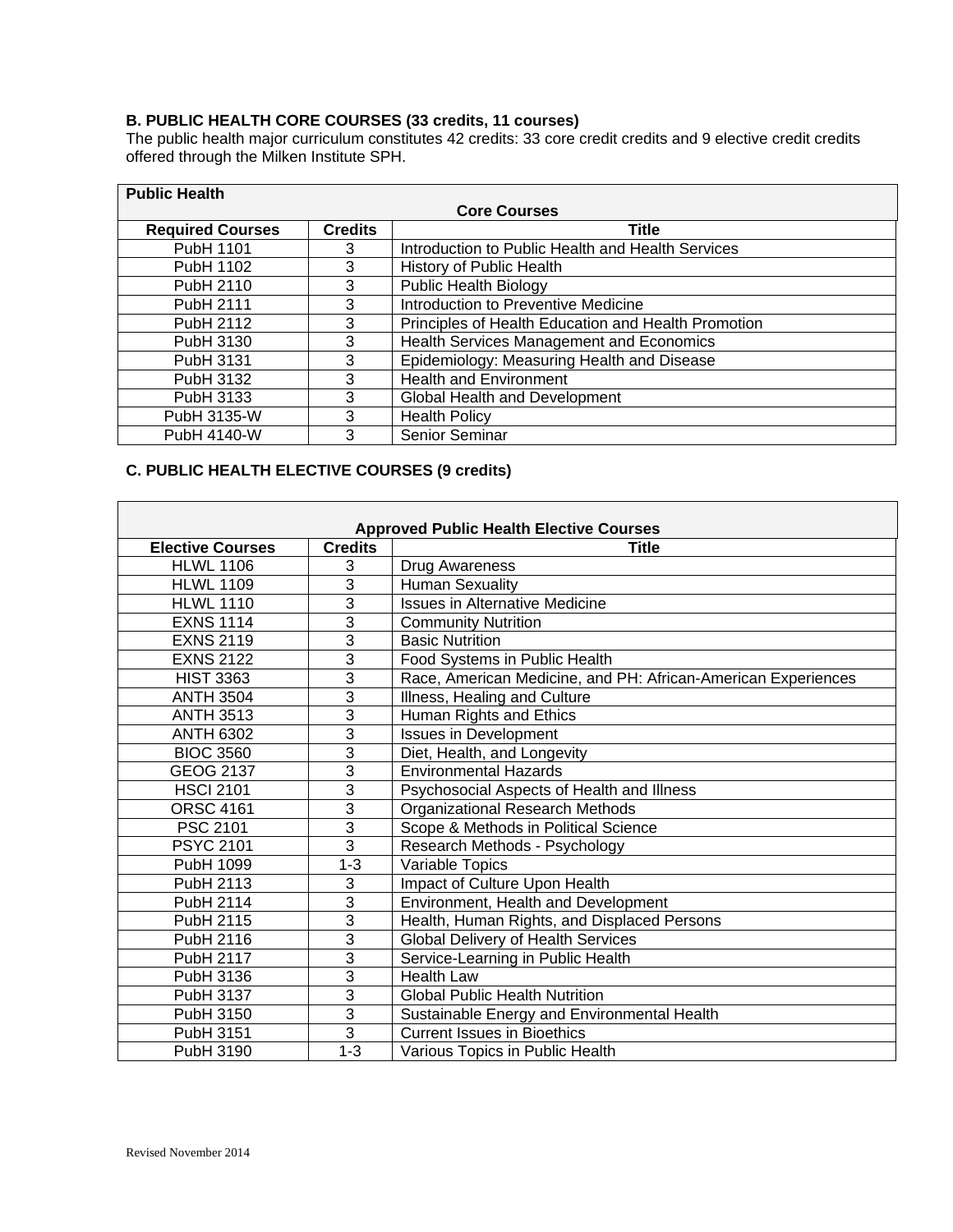# **EXPECTATIONS OF STUDENTS/POLICIES**

- 1. Follow the admissions process outlined above;
- 2. Consult the Milken Institute SPH advisor prior to registration (The advisor should be consulted before registration concerning the student's program of courses; the entire program, including electives, must be approved by the advisor. The student is also expected to consult a program advisor in all matters affecting the program of studies, such as changes, substitutions, or withdrawals);
- 3. Earn 120 credits within the established course distribution outlined below:

| <b>Summary Credit Distribution Chart</b> |         |                           |  |  |  |
|------------------------------------------|---------|---------------------------|--|--|--|
| Category                                 | Credits | <b>Premedical Credits</b> |  |  |  |
| <b>G-PAC Requirements</b>                | 28-34   | 52-71                     |  |  |  |
| <b>Public Health Core Curriculum</b>     | 33      | 33                        |  |  |  |
| <b>Public Health Electives</b>           | 9       |                           |  |  |  |
| <b>Additional Electives</b>              | 44-50   | 7-26                      |  |  |  |
| <b>Total Number of Credits</b>           | 120     | 120                       |  |  |  |

- 4. No course may fulfill a requirement in more than one of the seven G-PAC categories (exception: An occasional WID course may fulfill more than one G-PAC category);
- 5. Students may also fulfill credit requirements in the following ways: 1. transfer credit for equivalent courses from an accredited institution; 2. credit earned by means of AP, IB, or other nationally approved examination programs; or 3. by waiver examinations such as SAT II or ACT subject tests, except in foreign languages. (See Advanced Standing and Advanced Placement under Admissions in the GW Undergraduate Bulletin);
- 6. Two courses that are related in subject matter may not be taken to fulfill a requirement (Consult the GW Undergraduate Bulletin in the Course Instruction section to identify courses that are equivalent);
- 7. Students may not take required courses outside of GW except with permission of the Director of the Undergraduate Program in Public Health. Permission will only be granted if there are strong extenuating circumstances that call for an exception to this policy.
- 8. It is the student's responsibility to understand the degree requirements and follow them for on-time graduation.
- 9. Comply with policies and procedures as outlined in the *Milken Institute SPH Student Handbook* and the *GW Undergraduate Bulletin.* Pay particular attention to the Milken Institute SPH requirements to complete human research training, to complete 8 hours of professional enhancement activities, and to pass the Academic Integrity Quiz.

Please consult the Milken Institute SPH Office of Admissions, [GWSPHadmit@gwu.edu](mailto:GWSPHadmit@gwu.edu) 202.994.2160 or the Program Advisor, for further information about the Bachelor of Science (BS) in Public Health.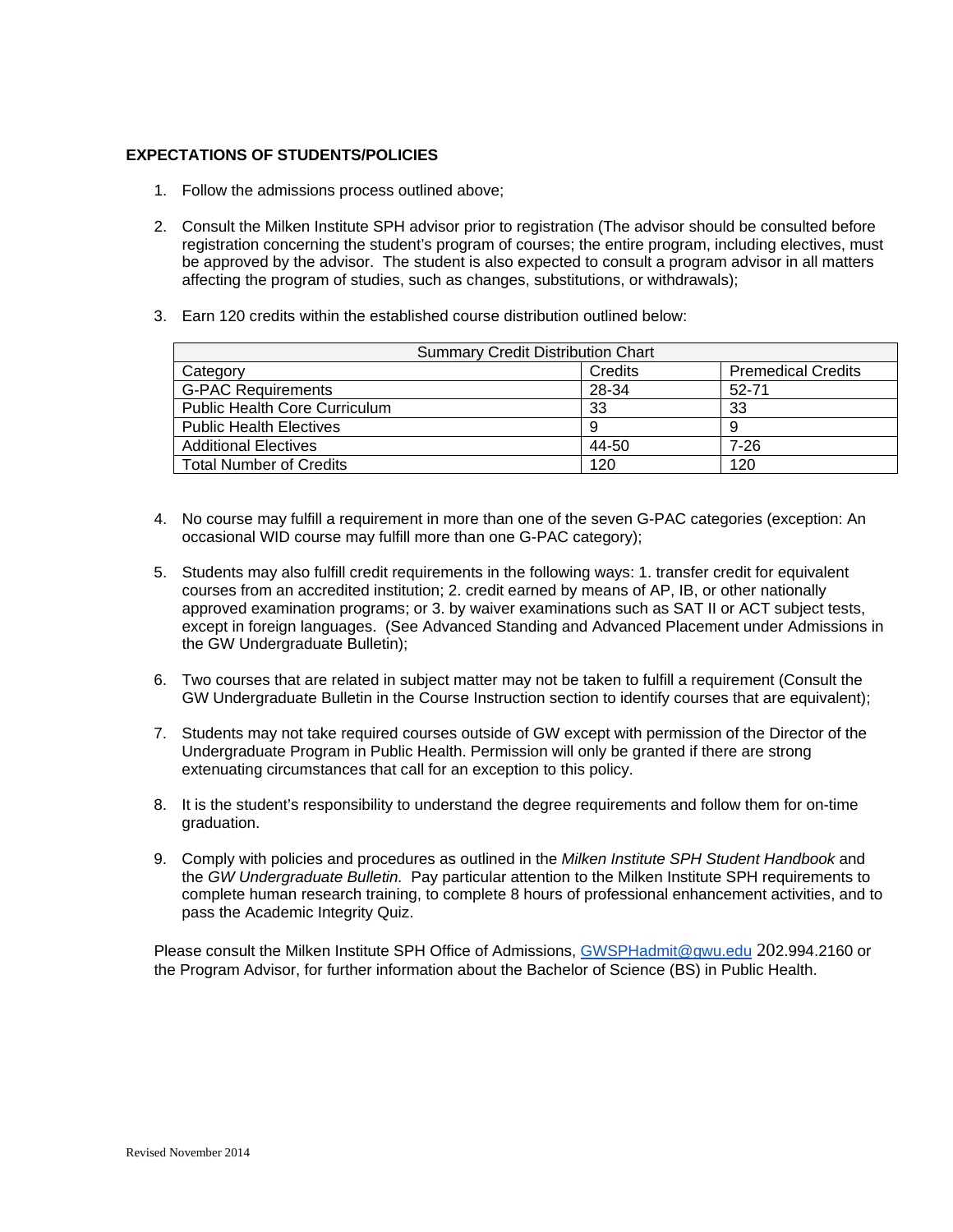# **BACHELOR OF SCIENCE – PUBLIC HEALTH PROGRAM-AT-A-GLANCE 2014-2015**

#### **General Curriculum Courses**

**Note: See CCAS website for most up-to-date version of G-PAC requirements:** <http://columbian.gwu.edu/sites/default/files/u11/GPAC%20worksheet%20%2B%20course%20list%208.26.2011.pdf> **And consult with your Advisor. Courses may count toward more than one requirement as noted below.**

| <b>G-PAC Course Listings</b>      |                                                                                                                  | Credits                   |
|-----------------------------------|------------------------------------------------------------------------------------------------------------------|---------------------------|
| <b>Analysis: Mathematics or</b>   | MATH 1007, 1009, 1051, 1221, 1231, 1232, 1252, 2233                                                              | 3                         |
| <b>Statistics</b>                 | <b>STAT</b> 1051, 1053, 111, 1127                                                                                |                           |
|                                   | (1127 preferred for Public Health Students)                                                                      |                           |
| <b>Analysis: Natural/Physical</b> | ANTH 1011, 3412 ASTR 1001, 1002 BISC 1005, 1006                                                                  | $6 - 8$                   |
| Sciences with lab                 | <b>CHEM</b> 1003, 1004, 1111, 1112<br><b>GEOG 1002</b>                                                           | must include a lab        |
|                                   | GEOL 1001, 1002, 1005, 1006 (1001 & 1005 considered same course)                                                 | component                 |
|                                   | HONR 1033, 1034, 2175 (Topics Chemistry), 2175 (Science for non-science<br>majors)                               |                           |
|                                   | PHYS 1011, 1021, 1022                                                                                            |                           |
| <b>Analysis: Social Sciences</b>  | ANTH 1002, 1003, 1004, 2008, 3838                                                                                | 6                         |
|                                   | <b>COMM</b> 1025, 1041<br><b>ECON 1011 GEOG 1001</b>                                                             | PSYC 1001 is a pre-       |
|                                   | <b>HONR 2047 PSC 1001, 1002, 2120</b>                                                                            | requisite for all         |
|                                   | PSYC 2011, 2012, 2013, 2014                                                                                      | Psychology courses        |
|                                   | SMPA 1050, 2101, 2102                                                                                            |                           |
|                                   | <b>SOC</b> 1003, 2101, 2102, 2103, 2104 <b>SPHR</b> 1084                                                         |                           |
|                                   | AMST 1050, 1160, 2010, 2011, 2120, 2320, 2350, 2380, 2410, 2440. 2490,                                           | 6                         |
| <b>Analysis: Humanities</b>       | 2710, 2730, 2750, 3352<br>CHIN 3111, 3112, 3123, 3124                                                            | A placement test is       |
|                                   | ENGL 1320, 1330, 1340, 1410, 1411, 1510, 1511, 1610, 1611, 1710, 1711                                            | required for all students |
|                                   | FREN 3100, 4540 GER 2091, 2092, 2161, 2162 GREK 1001                                                             | with prior experience     |
|                                   | HIST 1121, 1310, 1311, 2010, 2011, 2320, 2350, 2380, 2410, 2440, 2710,                                           | with a language           |
|                                   | 2730, 3313, 3352, 3611, 3630, 3811 HONR 1061 ITAL 4380                                                           |                           |
|                                   | JAPN 3111, 3112 KOR 3111, 3112, 3123, 3124<br><b>LATN</b> 2001, 3001, 3002                                       |                           |
|                                   | PHIL 1051, 2125, 2131, 2132, 3142, 3151, 3153 PSTD 1010                                                          |                           |
|                                   | REL 3151, 3161, 3165, 3169, 3811, 3814, 3923, 3990                                                               |                           |
|                                   | <b>SPAN</b> 2005, 2006, 3100 <b>WLP</b> 1020<br><b>WSTU 3352</b>                                                 |                           |
| <b>Analysis: Arts</b>             | AH 1071, 2154, 2155 AMST 1100, 2520, 2521 CHIN 3173                                                              | 3                         |
|                                   | <b>ENGL 1210 FA 1041, 1071 INTD 2101 ITAL 4183</b><br>MUS 1104, 1105, 2121 SLAV 2785, 2786 TRDA 1025, 1214, 3245 |                           |
| Perspective: Global or            | AMST 2010, 2011, 2120, 2320, 2350, 2380, 2410, 2440. 2490, 2710, 2730,                                           | One course can double     |
|                                   | 2750, 3352<br>ANTH 1002, 1003, 1004, 2008, 3838                                                                  | count with a course       |
| Cross-Cultural                    | CHIN 3123, 3124, 3173 ENGL 1330, 1340, 1610, 1611, 1710, 1711                                                    | taken to count toward     |
|                                   | FREN 4540 GEOG 1001 GER 2091, 2092, 2161, 2162 GREK 1001                                                         | Analysis requirement      |
|                                   | HIST 2320, 2350, 2380, 2440, 3313, 3352, 3811                                                                    |                           |
|                                   | JAPN 3111, 3112 KOR 3123, 3124<br><b>ITAL 4380</b><br><b>PHIL 2125</b>                                           |                           |
|                                   | PSC 1001, 2120<br><b>PSTD 1010</b>                                                                               |                           |
|                                   | REL 3151, 3161, 3165, 3169, 3811, 3814, 3923                                                                     |                           |
|                                   | SPAN 2005, 2006, 3100<br><b>SPHR 1084</b><br><b>WSTU 3352</b><br><b>BISC 1005, 1006</b>                          | One course can double     |
| Perspective: Local/Civic          | <b>CHEM 1003</b>                                                                                                 | count with a course       |
| Engagement                        | <b>PHIL 3142</b>                                                                                                 | taken to count toward     |
|                                   |                                                                                                                  | Analysis requirement      |
| <b>Communication: (Written</b>    | Written Communication: UW 1020 (first year) + 2 WIDS                                                             | Must take UW 1020.        |
| & Oral)                           | (Note: 3 WIDS offered in SPH)                                                                                    | Two additional WID        |
|                                   |                                                                                                                  | courses and one oral      |
|                                   | <b>Oral Communication:</b>                                                                                       | communication course      |
|                                   | <b>AMST 2010</b><br><b>ANTH 2008, 3838</b><br><b>ENGL</b> 1510, 1710, 1711                                       | must be taken but can     |
|                                   | GER 2091, 2092, 2161<br><b>ITAL 4380 PSTD 1010</b>                                                               | double count with a       |
|                                   | <b>SPAN 2005, 3100</b>                                                                                           | course taken toward       |
|                                   |                                                                                                                  | Analysis and/or           |
|                                   |                                                                                                                  | Perspective               |
|                                   |                                                                                                                  | requirement               |
|                                   |                                                                                                                  |                           |
|                                   |                                                                                                                  |                           |